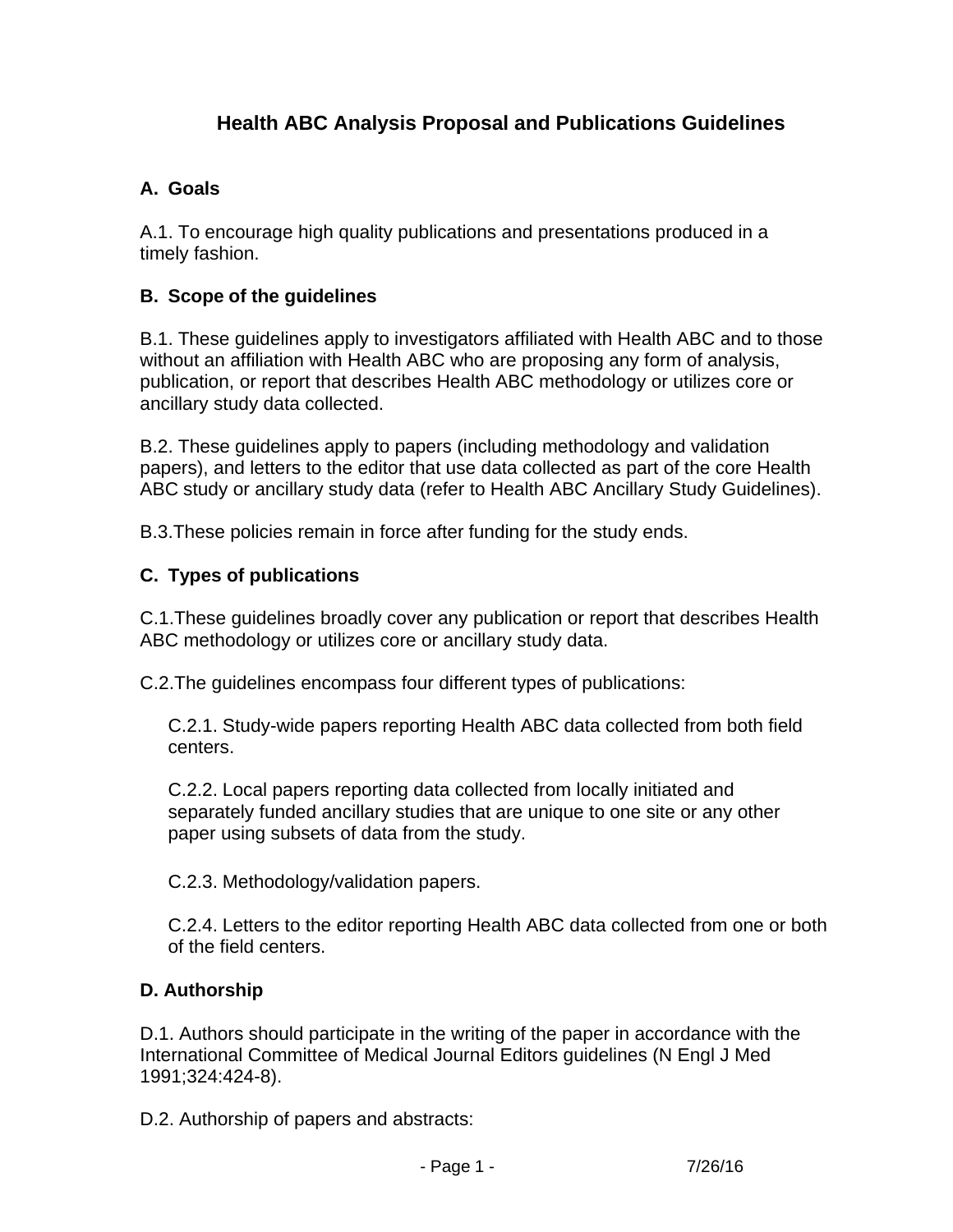D.2.1 An individual investigator will be limited to lead author on three active analysis proposals ("active" defined as the manuscript not yet submitted for publication).

D.2.2. All study-wide papers, abstracts, and presentations (oral and poster) should include"for the Health ABC Study" in the authorship line.

#### D.3. Collaboration:

D.3.1. Publications resulting from study-wide analyses are expected to have at least one Health ABC investigator as a sponsor.

D.3.2. Lead authors are responsible for assembling the group of co-authors and for determining the order of authorship. Authorship should be ordered by contribution to the conceptualization, analysis and writing of the paper.

D.3.3. Lead authors are responsible for distributing all publication materials, including manuscripts, letters to the editors, etc., to all co- authors for review prior to submission.

D.3.4. Lead authors are expected to delete names from the final list of authors if those individuals have not participated in the writing and/or analysis of the paper in accordance with the International Committee of Medical Journal Editors guidelines.

#### **E. Official study name, required acknowledgements, and recommended terminology**

E.1. The official name of the study for scientific purposes is the "Health, Aging, and Body Composition Study." When referring to the Health ABC Study in the text of an abstract or paper, refer to it as the "Health, Aging, and Body Composition Study." If space is an issue, refer to the study as the "Health ABC Study."

E.2. Papers, abstracts, and presentations (oral and poster) should list the NIA contract and grant numbers that have provided core support to the project in an "Acknowledgement". Additional grants should also be included as pertinent to the specific paper, abstract or presentation. The following statement includes the major sources of funding, and will meet this requirement:

This research was supported by National Institute on Aging (NIA) Contracts N01-AG-6-2101; N01-AG-6-2103; N01-AG-6-2106; NIA grant R01-AG028050, and NINR grant R01-NR012459. This research was funded in part by the Intramural Research Program of the NIH, National Institute on Aging.

E.4. Use of data from the DXA validation studies, Health ABC QDR 4500, and whole body phantoms should acknowledge support from Hologic, Inc.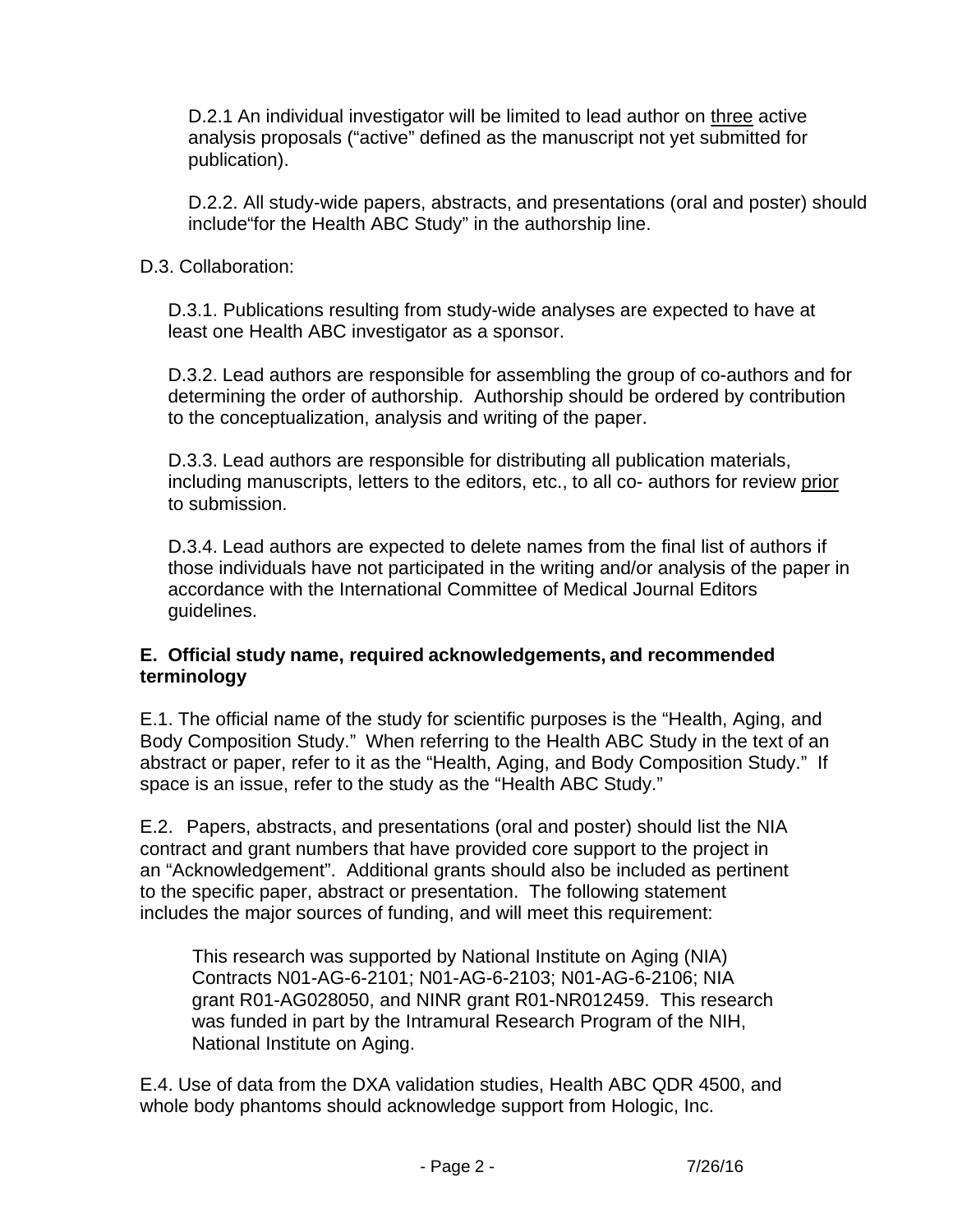E.5. All papers, abstracts, and presentations should use the following terminology conventions: race (instead of ethnicity, since ethnicity was not measured in Health ABC) and Black/White when referring to race.

# **F. Analysis Plans**

F.1. Submitting Analysis Plans

F.1.1. All investigators planning projects or publications (including study-wide and local papers, methodology/validation papers, letters to the editor) utilizing Health ABC core or ancillary study data must submit an analysis plan.

F.1.2. Analysis plans should be submitted via e-mail to the Health ABC website. The analysis plan must include:

- a. The name of the first author. If the first author is not affiliated with the study, then a sponsoring Health ABC investigator should also be listed.
- b. A provisional list of potential co-authors.
- c. Statement of the research question(s) or hypothesis.
- d. Brief background and rationale for addressing the research question or hypothesis in Health ABC.
- e. Variables to be used in the analysis; the main predictor and outcome variables should be identified.
- f. A mock-up of key tables.
- g. A timeline for completion and submission of the paper.
- h. Deadlines for submission of abstracts or dates of presentation and meeting (if applicable)
- i. The unit that will be responsible for analyzing the data.

F.1.3. In general, each analysis plan should be designed to result in a single manuscript.

F.1.4. If the objectives of an analysis plan evolve and deviate substantially from the original plan, the first author is responsible for submitting an amended analysis plan.

F.1.5. The role of the Health ABC sponsor is to help with analysis and explain the origin of variables and uses of data. The Health ABC dataset is complex and the sponsor is expected to play an active role as a guide and mentor.

F.2. Review and Approval of Analysis Plans. The process is as follows:

F.2.1. Once an analysis plan is received the analysis plan will be listed on the Health ABC web site within 48 hours of receipt, with a status of "under review."

F.2.2. Analysis plans will initially be reviewed to check for potential overlap with other plans.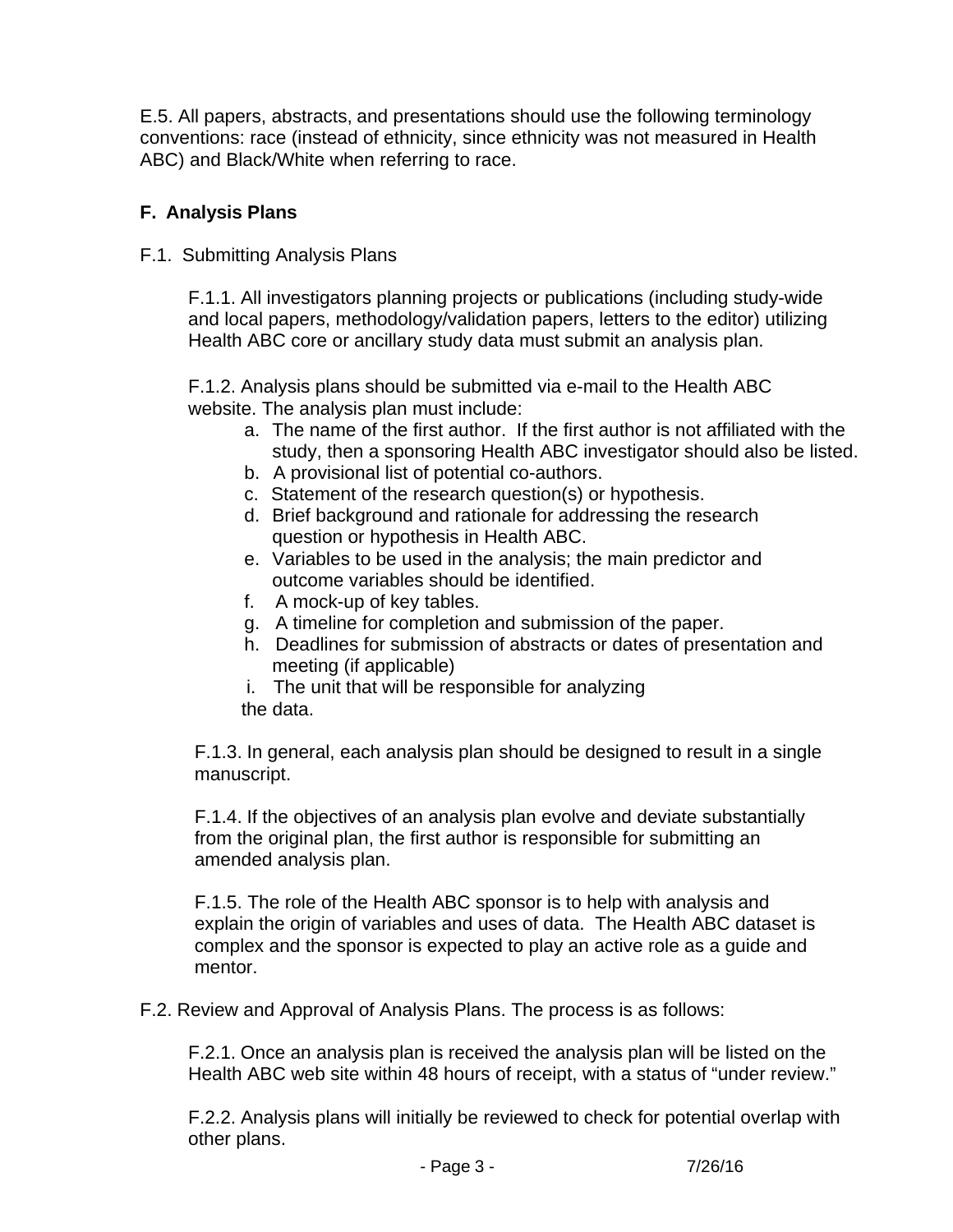F.2.3. If no or little overlap occurs then the analysis plan will be accepted. If overlap occurs or for other problems, the proposer will be asked to make a revision in the proposal.

F.2.4. After approval, analysis plans will be posted on the secure area of the Health ABC web site and the first author will be notified by email

F.2.5. If the proposal if accepted, the proposer will be asked to submit a completed DUA. This needs to be reviewed at the NIA IRB at several levels.

F.2.6. Once the review is completed, the proposer will be given access to download data and files from the Health ABC website for a pre-determined limited period of time.

G.3. Expiration of Analysis Plans

G.3.1. Plans may also expire and authorship potentially reassigned if a manuscript has not been submitted for publication within 18 months from the date of approval of the analysis plan.

#### **H. Review and approval of papers**

H.1. Papers must have an approved analysis plan before the paper is submitted to the for NIA clearance.

H.2. Papers must be reviewed by all co-authors prior to submission for NIA clearance Publications.

H.4. Papers must also receive clearance from the NIA prior to submission for publication.

H.5. The approval process for publication is as follows:

H.5.1. The first author will be responsible for sending the manuscript to all coauthors.

H.5.2. The first author must carefully consider the comments and revise the manuscript incorporating the co-authors suggestions.

H.5.3. The first author will submit an approved paper to the NIA for clearance.

H.5.5. A paper may be submitted for publication when the first author receives an approval email notifying that the NIA has cleared it for publication.

H.5.7. The first author is responsible for sending an electronic copy of the final version of the manuscript to the Health ABC website.

- Page 4 - 7/26/16 H.5.8. The first author is responsible for sending any programming code for derived